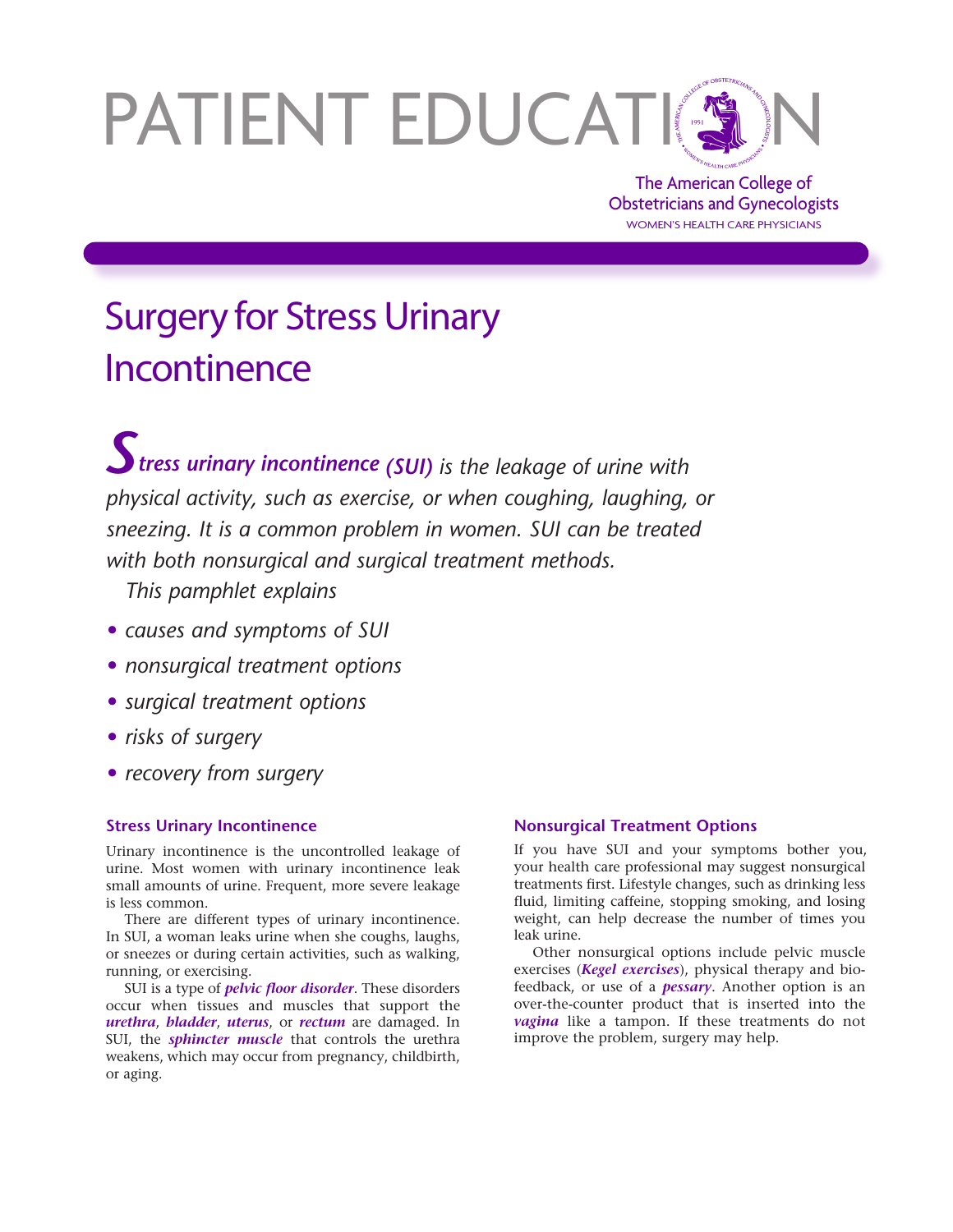

*urethra and out of the body. When the bladder is almost empty, the muscles around the urethra contract. The bladder then relaxes and the stream of urine stops flowing.*

### **Surgical Treatment Options**

Surgery improves SUI symptoms in most women. One option is to have special injections into the tissues around the urethra. Although no incision is made, it is considered a minor surgical procedure.

There are two other main types of surgery: 1) urethral slings and 2) colposuspension. These procedures can be done through an incision in the abdomen (abdominal), through the *vagina* (vaginal), or with *laparoscopy* (laparoscopic). The type of surgery you will have depends on many factors. You and your health care professional should discuss these factors before choosing which type of surgery is right for you:

- Age
- Future childbearing plans
- Lifestyle
- Need for *hysterectomy* or treatment of other pelvic problems
- Medical history (if you have had *radiation therapy* for pelvic cancer or have already had surgery for incontinence)
- General health
- Cause of the problem

If necessary, surgical procedures can be combined to give the best results. For example, an SUI procedure may be done along with a pelvic support procedure in order to decrease the risk of developing SUI after the surgery.

Before you have surgery, you should weigh all of the risks and benefits of your surgical options. Your health care professional can discuss these risks and benefits with you.

#### *Injections*

*Synthetic* materials are injected into the tissue around the urethra to provide support and to tighten the opening of the bladder neck. The procedure usually is performed in your health care professional's office with local *anesthesia*. A lighted scope is inserted into the urethra and the material is injected through a thin needle. The procedure takes less than 20 minutes. It may take two to three or more injections to get the desired result. The injections may improve symptoms but usually do not result in a complete cure of incontinence.

#### *Midurethral Sling*

The midurethral sling is the most common type of surgery used to correct SUI. The sling is a narrow strap made of synthetic mesh that is placed under the urethra. It acts as a hammock to lift or support the urethra and the neck of the bladder.

The mesh is threaded under the urethra using needle-like instruments through a small incision (cut) that is made vaginally. There are two ways in which midurethral slings can be placed:

- 1. Retropubic sling—The retropubic sling is placed behind the pubic bone through two small incisions in the abdomen. The resulting sling is shaped like a "U" behind the pubic bone.
- 2. Transobturator sling—The transobturator sling is placed under the pubic bone through two small incisions in the thigh. The resulting sling is shaped like a "W" under the pubic bone.

Slings are held in place by the surrounding tissues. Midurethral sling procedures usually take less than 30 minutes to perform. They are outpatient procedures, meaning that you usually can go home the

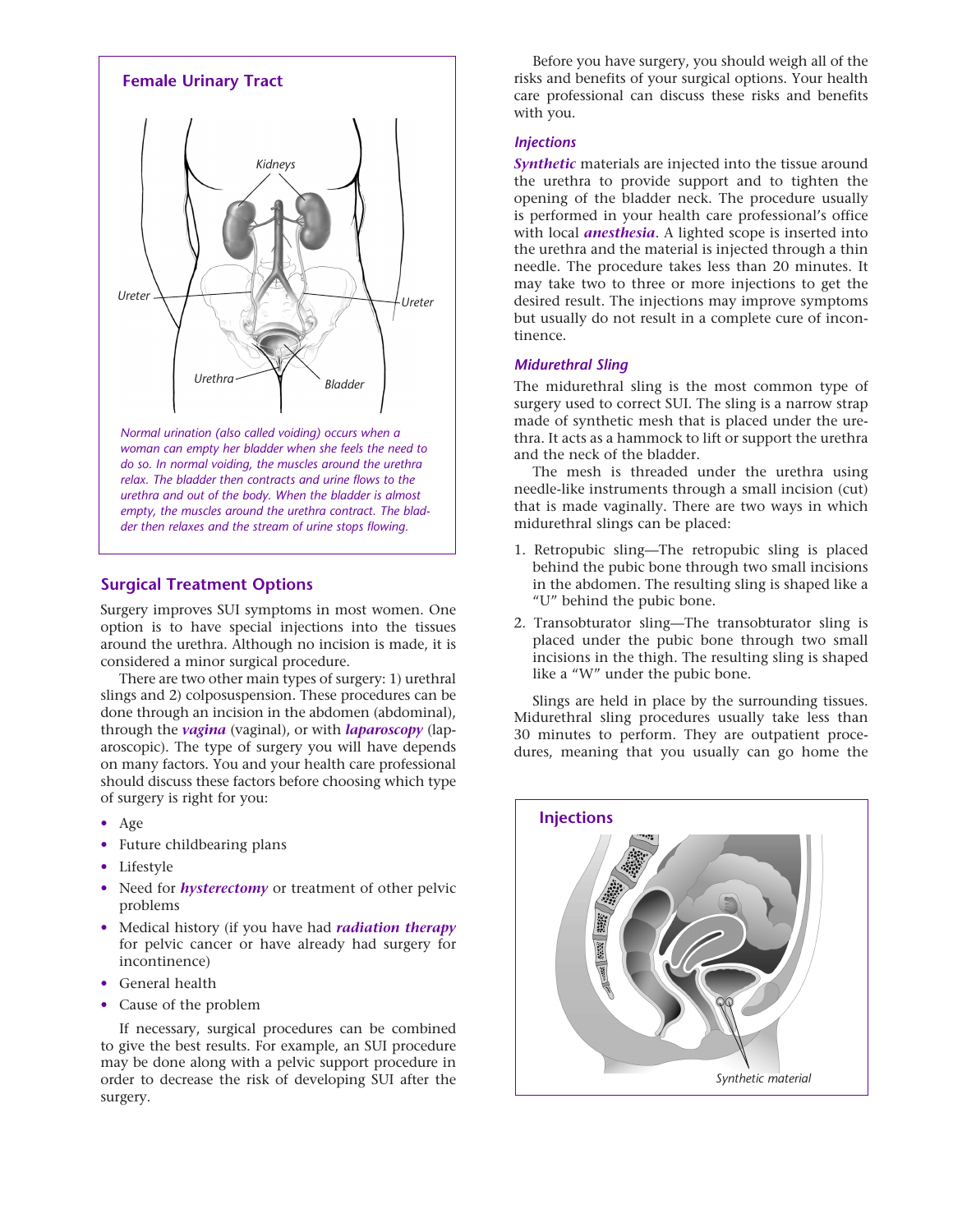

same day. Recovery time generally is quicker than with other procedures for SUI.

Use of the mesh midurethral sling is supported by the American Urogynecologic Society and the Society of Urodynamics, Female Pelvic Medicine & Urogenital Reconstruction.

#### *Traditional Sling*

In this type of surgery, the sling is a strip of your own tissue taken from the lower abdomen or thigh. Two tunnels are made on either side of the vagina, and the sling is threaded behind the pubic bone and under the urethra, lifting it up. The ends of the sling are stitched in place through an incision in the abdomen. This type of surgery often is used if you have had complications related to a prior synthetic midurethral sling, have known reactions to synthetic mesh, or are undergoing surgery for repair of the urethra at the same time. Traditional sling surgery requires more recovery time than midurethral sling surgery. You usually will need to stay in the hospital for a few days when having traditional sling surgery.



#### *Colposuspension*

In colposuspension, the part of the urethra nearest to the bladder is restored to its normal position. The most common type of colposuspension performed is called the Burch procedure. The bladder neck is supported with a few stitches placed on either side of the urethra. These stitches keep the bladder neck in place and help support the urethra. Colposuspension procedures can be performed with an abdominal incision or with laparoscopy. When performed through an abdominal incision, the recovery time is similar to that of a traditional sling procedure. When performed by laparoscopy, you often can go home the same day.

#### **Risks of Surgery**

All surgery involves some risk. The following risks are associated with any type of surgery for SUI:

- Injury to the bladder, bowel, blood vessels, or nerves
- Bleeding

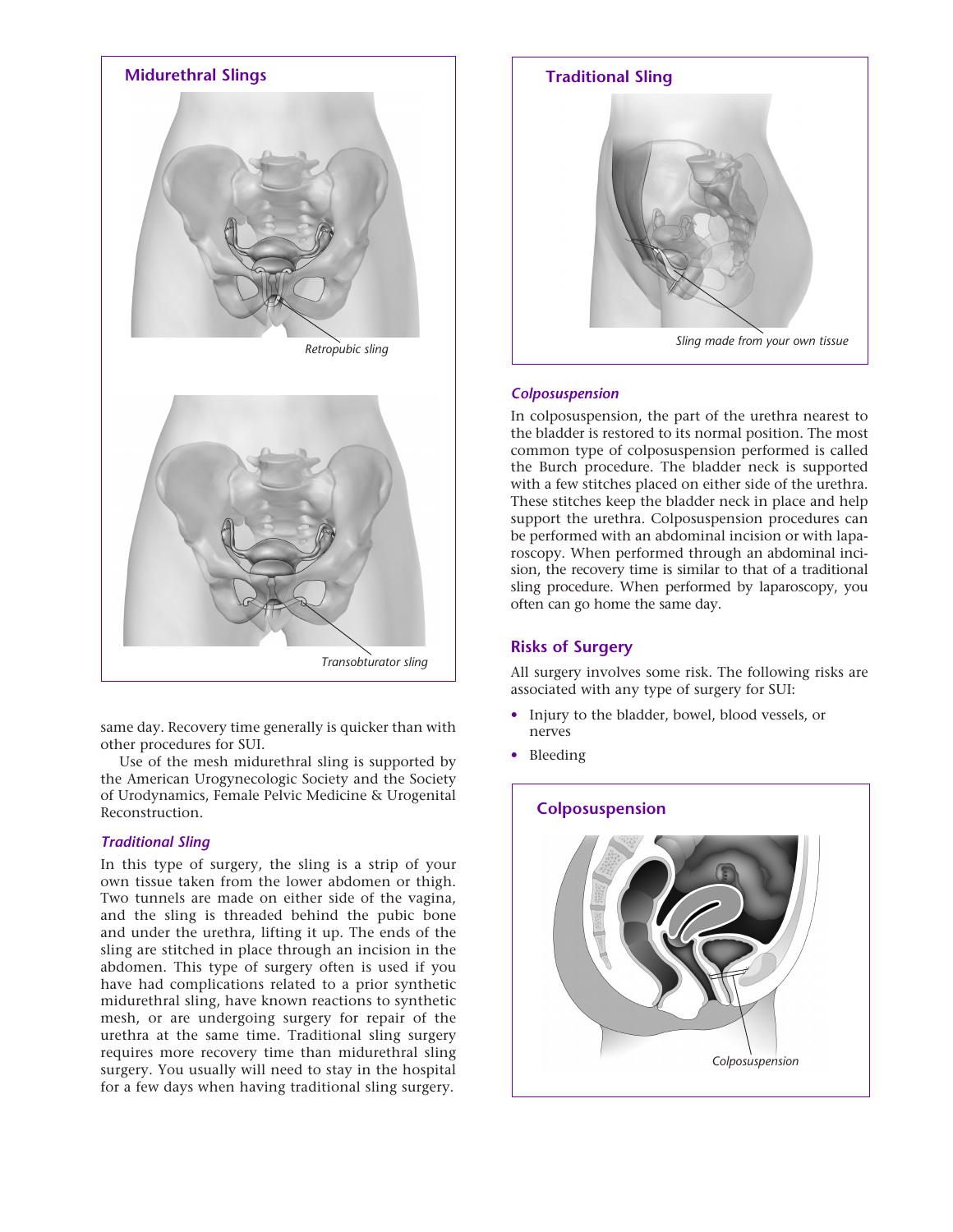- Infection of the urinary tract or wound infections
- Urinary problems after the procedure (difficulty urinating or urgency symptoms)
- Problems related to the anesthesia used

Specific risks are associated with each procedure. Examples of specific risks include the following:

- Urinary tract infections and urinary problems are more common in women who have had traditional sling procedures than in those who have had colposuspension.
- Problems with emptying the bladder can occur after traditional sling procedures or after a colposuspension. Additional surgery may be needed to loosen the sling or remove stitches from a colposuspension.
- The bladder or other pelvic organs may be injured by the instruments used to place the midurethral sling. This occurs more often during retropubic sling procedures, when the sling passes behind the pubic bone. However, this injury usually does not lead to long-term problems.
- If synthetic mesh is used, there is a small risk (less than 5%) that the mesh will erode through the vaginal tissue. Mesh erosion can cause long-lasting pain, infections, and pain during sexual intercourse. Additional surgery may be needed to correct the problem.
- Synthetic midurethral slings are not recommended if you want to become pregnant in the future. Nonsurgical treatments may be the best choices if you have not completed your family.

#### **Recovery**

The time needed to recover varies. It is longer for abdominal surgery and shorter for laparoscopic or vaginal surgery. The hospital stay may be longer if other procedures are done at the same time.

After surgery, discomfort may last for a few days or weeks. The degree of discomfort may be different for each woman. If more than one procedure is done, there may be more pain than if only an SUI procedure is done.

Some women may find it hard to urinate for a while or notice that they urinate more slowly than they did before surgery. During this time, they may need to use a *catheter* to empty their bladders a few times each day. In rare cases, if a woman is not able to void on her own, the stitches or the sling may need to be adjusted or removed.

Be sure to contact your health care professional if you have problems (see box "Signs of a Problem After Surgery"). To speed up recovery, you should avoid anything that puts stress on the surgical area, such as the following activities:

- Excessive straining
- Strenuous exercise
- Heavy lifting

# **Signs of a Problem After Surgery**

Make sure you know the signs of a problem related to surgery. Contact your health care professional if you experience any of the following symptoms:

- Vomiting
- Fainting
- Redness or discharge from incisions
- Abnormal vaginal discharge
- Inability to urinate or feeling that you cannot empty your bladder completely
- Burning during urination or blood in the urine (which may signal a urinary tract infection)

The following symptoms may indicate a serious problem. Contact your health care professional right away if you have any of the following:

- Severe abdominal pain or cramping
- Heavy bleeding
- Fever or chills
- Shortness of breath or chest pain

Ask your health care professional about when you can resume intercourse, using tampons, driving, exercise, and daily activities.

#### **Finally...**

SUI is a common problem for women. If other treatments do not work and your symptoms are bothersome, surgery may be an option. For many women who have surgery, recovery time is short and success rates are good.